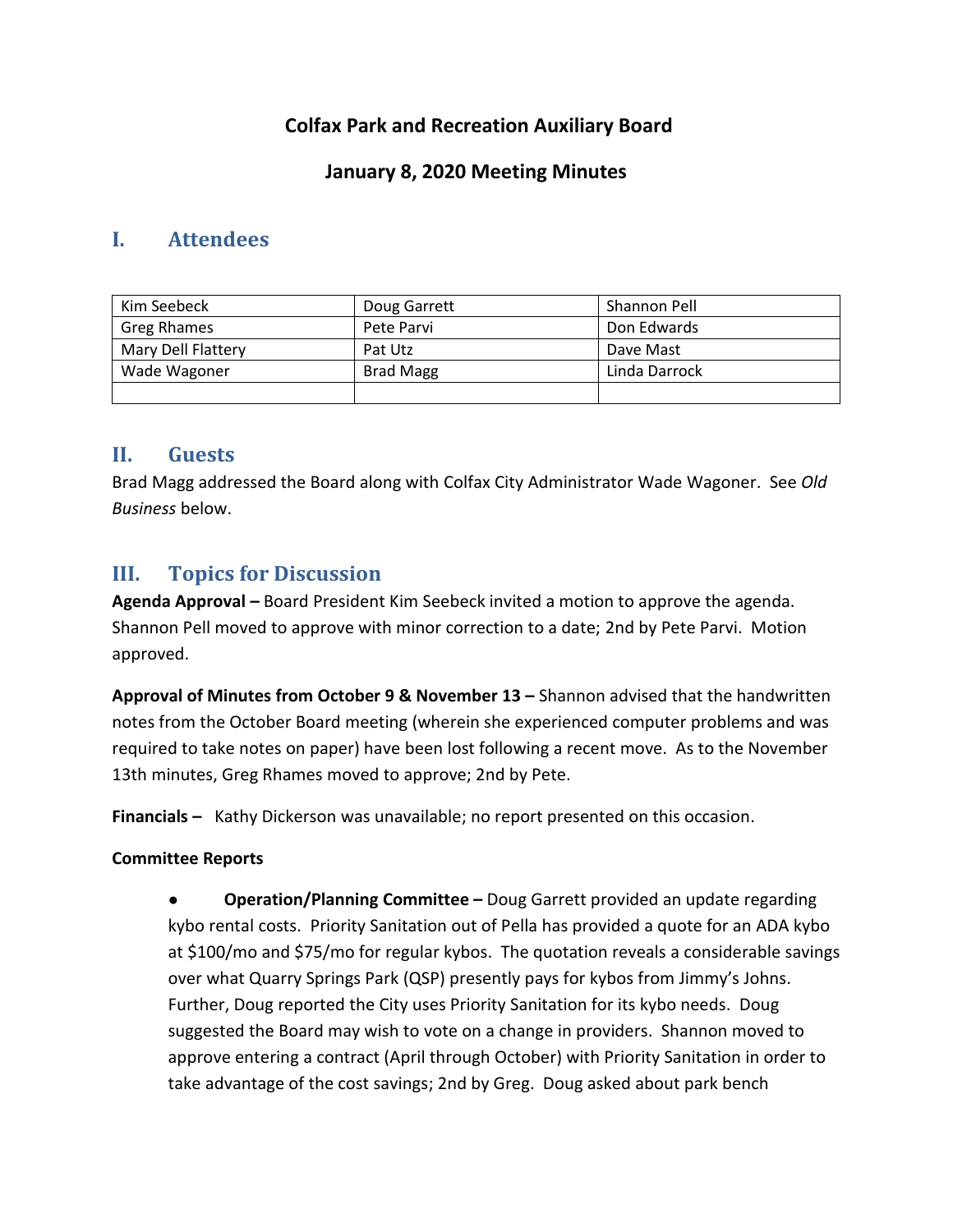selection and discussion ensued about efforts made to date. Pete and Doug have identified areas for bench placement within the park: on the dike trail, four could be placed; a fifth could be placed on isthmus. Further discussion ensued but no decision was reached. Next, regarding the farm land lease, Doug reported the lease has been put together, and he's in the process of finalizing it and has requested a copy of the lessee's insurance. Doug noted the City Attorney will have to approve the lease, but Wade has offered to work with Nancy Earles at City Hall. Moving on, Doug advised the Board that some more telephone poles have been moved so that, other than where pathways cross the trails, there are poles at the east end to block traffic from going into undesignated areas and tearing up QSP. Doug also suggests doing something with the poles behind the western most osprey nest to create a parking area there. He acknowledged that the committee would still have to create cable fencing with padlocks to keep people out of other areas. Doug estimates another 9 clamshells would need to be installed. Greg indicated he would handle it and ask that his son Ryan assist him. Doug reported further that Denny Lester will continue to deliver telephone poles and to lay them out. Another possible placement of the poles is the area leaving the campsites. Discussion involved the remainder of the black plastic, heavy duty tubes cut by Don Edwards and used near the picnic/pole barn area. Holes could be drilled and those could be used for parking blocks with rebar driven into the sand to keep people out of portions of the new campground; that material could also be placed in new campsites where helpful. It was noted that more woodchips need to be added to the campground to more definitively mark parking areas. Finally, Pete reported that he and his son are building another  $\frac{1}{2}$ mile of trail in the park – it's not finished yet but it's in the works.

● **Promotions Committee** – Mary Dell reported the Board will be putting on the annual Kids Fishing Derby on the first Saturday in June and, further, that Paddle Skedaddle (3.5 mi walk/run & 2 mi kayak race) will be held on the last Saturday in June (6/27). Discussion was had concerning the cost and quality of t-shirts for the event. Greg volunteered to get another quote or two for t-shirts for Paddle Skedaddle before the next committee meeting. Kim reported she has reached out to Jason Truman at Bass Pro Shops to apply for prizes to be awarded at the Kids Fishing Derby. Kim also advised that she will begin to build a budget for Paddle Skedaddle. Shannon volunteered to donate the hot dogs and hot dog buns for the Kids Fishing Derby.

#### **Old Business**

**QSP Project List Review/Outcome of December Meeting – Kim provided the Board with** an updated handout concerning QSP working projects. Notably, the RV Campground/Restroom project is revenue driven. Discussion ensued about the other various line items. Returning to